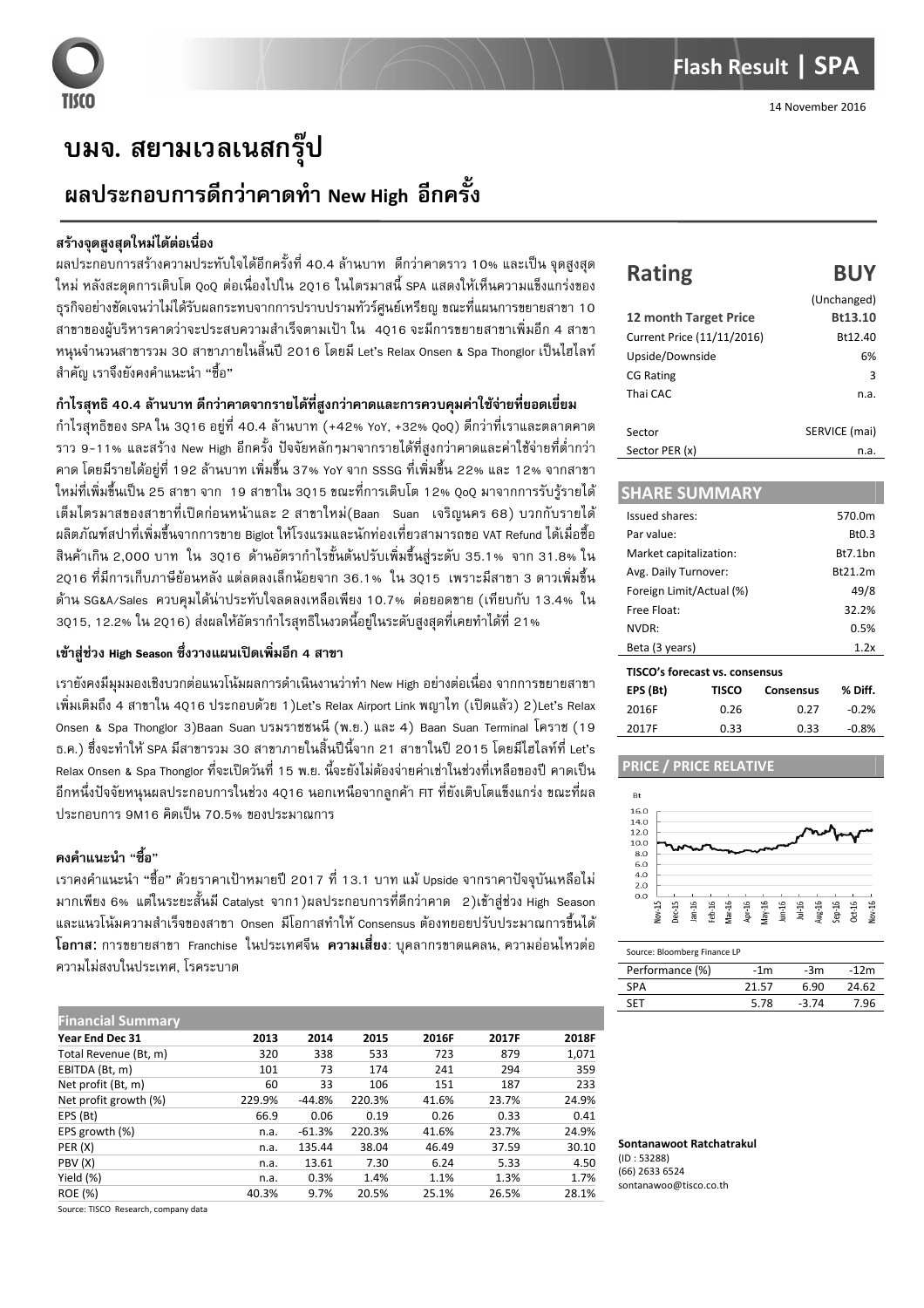Ì.

| ้รูปที่ 1. ผลประกอบการ 3016 ดีกว่าคาดจากรายได้สูงกว่าคาดและกา <u>รควบคุมค่าใช้จ่ายได้ดี</u> |       |             |        |             |         |
|---------------------------------------------------------------------------------------------|-------|-------------|--------|-------------|---------|
| Bt,m                                                                                        | 3Q16  | 3Q15        | YoY    | <b>2Q16</b> | QoQ     |
| Sale revenue                                                                                | 192   | 140         | 37.4%  | 171         | 12.4%   |
| Cost of sales and services                                                                  | 125   | 89          | 39.5%  | 117         | 6.8%    |
| <b>Gross Profit</b>                                                                         | 68    | 51          | 33.7%  | 54          | 24.2%   |
| S&A Expenses                                                                                | 21    | 19          | 9.6%   | 21          | $-1.8%$ |
| EBI                                                                                         | 50    | 36          | 37.4%  | 37          | 36.4%   |
| Interest expense                                                                            | 1     | $\mathbf 0$ | 460.4% | 0           | 198.2%  |
| Net Profit before Tax                                                                       | 49    | 36          | 36.3%  | 36          | 35.6%   |
| <b>Net Profit Bef Extra</b>                                                                 | 40    | 28          | 42.0%  | 31          | 31.7%   |
| <b>Net Profit</b>                                                                           | 40    | 28          | 42.0%  | 31          | 31.7%   |
| EPS (Bt)                                                                                    | 0.07  | 0.05        | 42.0%  | 0.05        | 31.7%   |
|                                                                                             |       |             |        |             |         |
| Gross margin                                                                                | 35.1% | 36.1%       |        | 31.8%       |         |
| SG&A to sales                                                                               | 10.7% | 13.4%       |        | 12.2%       |         |
| <b>EBIT</b> margin                                                                          | 25.9% | 25.9%       |        | 21.4%       |         |
| Net margin                                                                                  | 21.0% | 20.3%       |        | 17.9%       |         |